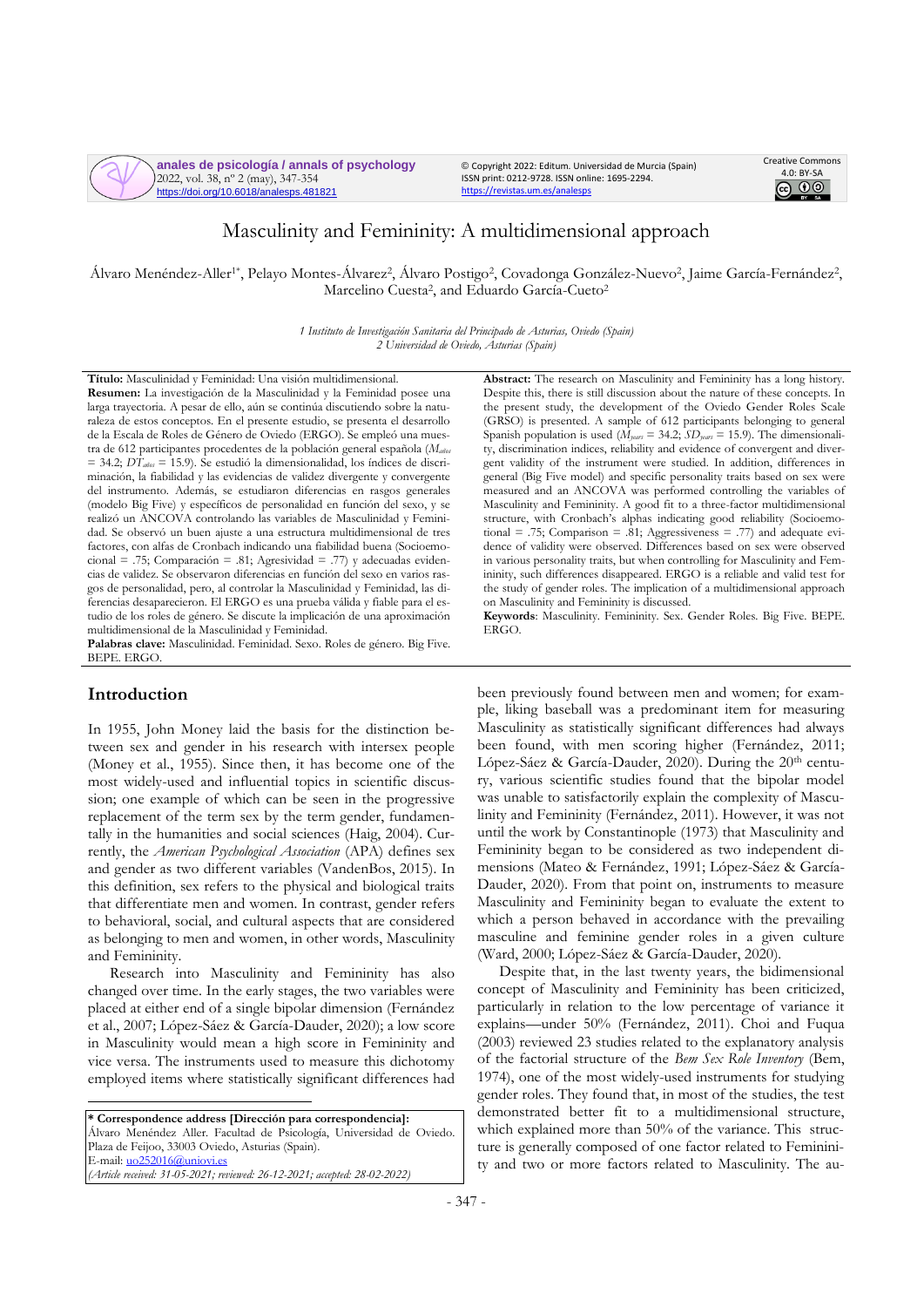thors of those studies indicate that Masculinity and Femininity may be multifaceted constructs, such that a multidimensional conception would allow the study of the dimensions making up the two variables. This conclusion has been supported by subsequent research (Choi et al., 2006; Fernández et al., 2007).

In parallel to the aforementioned changes in the study into gender roles, it has also been found that they vary according to the socio-cultural context at the time (García-Cueto et al., 2015; López-Sáez & García-Dauder, 2020). A metaanalysis by Moya and Moya-Garófano (2021) examined the development of gender roles in Spain comparing social views of what was ascribed to men and to women in 1985 to responses from 2018. They found a trend towards equality, but noted that they still found differences in terms of social perception of what was considered to belong to each sex. Those results were consistent with findings from Andrade (2016), who found statistically significant differences between men and women in their attitudes towards gender roles. She also found that these differences were smaller in adolescents and young adults than in older adults, in line with the trend towards equality noted by Moya and Moya-Garófano (2021). Both results indicate that, despite the changes in society, there are still differences between men and women with respect to behaviors and attitudes (Eagly et al., 2020).

Researchers continue to find differences in personality according to sex, specifically in the variables from the Big Five model (Costa & McCrae, 1985). Women have been found to score more highly in Neuroticism and Agreeableness, while men have been found to score more highly in Extraversion, Responsibility, and Openness to Experience (Furnham & Treglown, 2021; Pedrosa et al., 2010; Schmitt et al., 2017; Smith et al., 2019). Mac Giolla and Kajonius (2018) examined whether these differences in personality depended on the country's gender equality policies. They assessed a sample from 22 countries grouped according to the Global Gender Gap Index—an evaluation of gender equality in a country calculated using political, economic, health, and educational factors (World Economic Forum, 2020). The authors found that the higher the index, and therefore the greater the gender equality, the greater the differences in personality between men and women.

Differences between men and women have also been found in more specific personality traits. Postigo et al. (2021) examined the enterprising personality of 1170 subjects using the Battery for Evaluating Enterprising Personality (BEPE; Cuesta et al., 2018) and found statistically significant differences by sex in Stress Tolerance and Risk-taking, with men scoring higher than women. No differences were found between men and women in Internal Locus of Control or Achievement Motivation. Internal Locus of Control is defined as the extent to which a person believes that they are responsible for the consequences of their actions (Cuesta et al., 2018). Achievement Motivation is the desire to achieve ever-higher goals and objectives (Cuesta et al., 2018). Despite the authors not finding sex related differences in the two variables, previous studies have found differences between men and women in similar concepts. Araújo et al. (2019) examined students' academic expectations in their first year of university, finding that women exhibited much more pessimistic expectations about their achievements than men. Ferradás et al. (2018) examined the differences between men and women with regard to self-handicapping (the tendency to believe that academic achievement will be hindered by external factors). They found that women, to a greater extent than men, thought that their future achievements would not depend on their effort. For this reason it is useful to continue looking at whether men and women exhibit differences in the variables of Internal Locus of Control and Achievement Motivation.

It is also important to examine whether sex-related differences are actually influenced by scores in Masculinity and Femininity. Pedrosa et al. (2010) examined this in Verbal Fluency, Spatial Orientation, Neuroticism, and Abstract Reasoning. They found differences by sex in the variables, with men scoring higher in Spatial Orientation and Abstract Reasoning, and women scoring higher in Verbal Fluency and Neuroticism. However, the differences disappeared once scores in Masculinity and Femininity were controlled for. According to the authors, gender roles may be encouraging sex-related differences in cognitive and personality variables.

As we have seen, the study of gender roles has changed over recent years. In addition, what is socially considered as 'belonging' to men and women has also changed dramatically over the last hundred years. This means there needs to be a new instrument to measure Masculinity and Femininity which looks not only at current gender roles, but also at their multidimensional nature. That instrument will also allow us to understand whether some of the differences found between men and women can be explained by scores in Masculinity and Femininity.

The main objective of this present study is to create a Masculinity and Femininity scale. Starting from this overall objective, other, more specific objectives will be pursued, such as examining the psychometric properties of the test (dimensionality, item discrimination indices, reliability indices), as well as examining evidence of divergent and convergent validity between test scales. Finally, the study examines the influence of Masculinity and Femininity on sex-related differences in personality variables: Agreeableness, Openness to Experience, Internal Locus of Control, Achievement Motivation, Stress Tolerance, and Risk-taking.

# **Method**

## **Participants**

The initial sample was made up of 711 participants, however 99 were removed as they did not meet all of the inclusion criteria (they failed to properly answer all of the attentional control questions in the questionnaire). This meant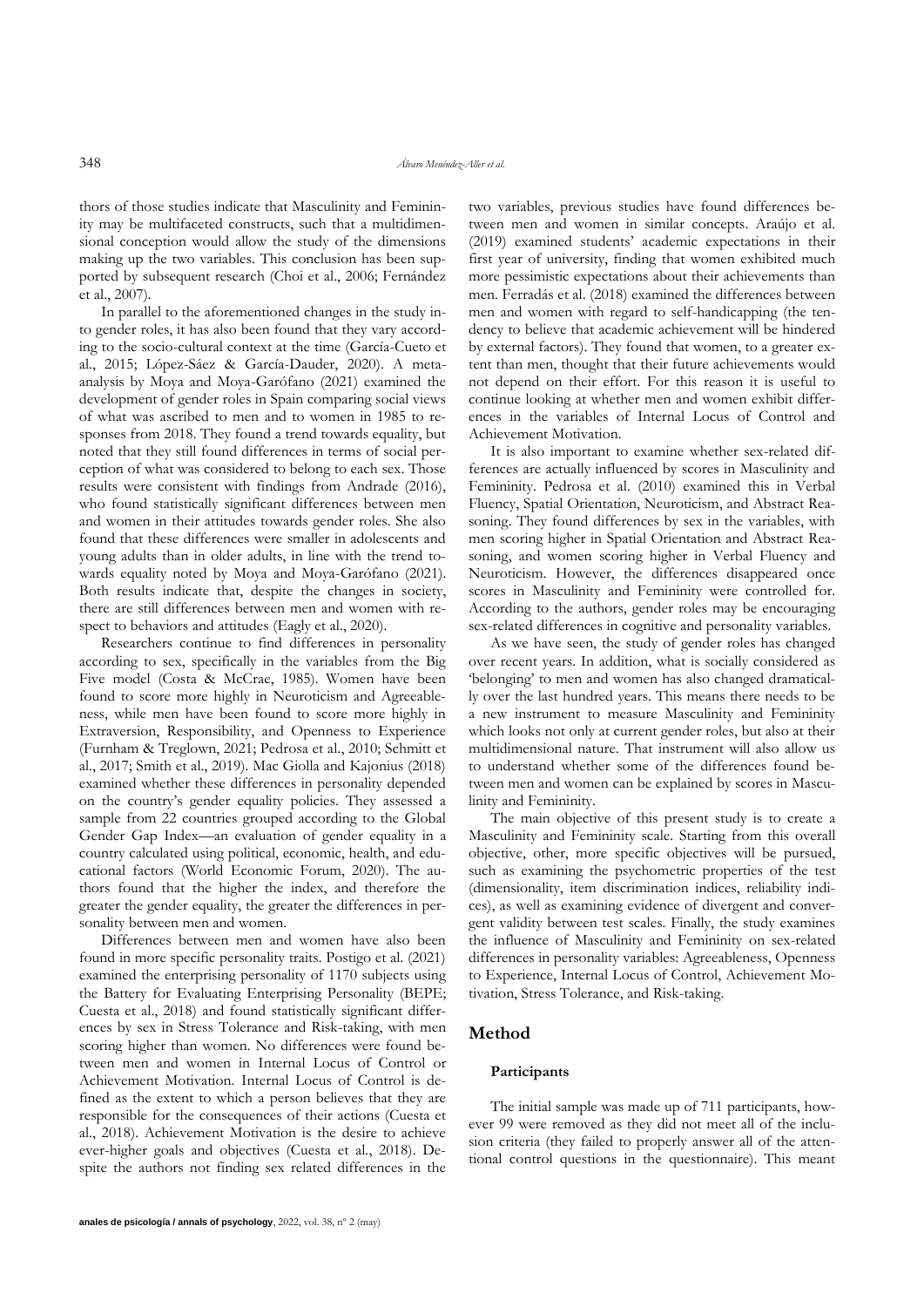that the final sample consisted of 612 participants (55.4% women) from all over Spain. The participants' ages ranged from 18 to 83 years old ( $M = 34.2$ ;  $SD = 15.9$ ).

## **Instruments**

## *Oviedo Gender Roles Scale (ERGO)*

This is a self-report created *ad hoc* for this study to evaluate Masculinity and Femininity. Masculinity is defined as the attitudes and behaviors belonging to men, Femininity is those belonging to women.

The following steps were followed to create the instrument. First, 30 people were asked individually to list behaviors and attitudes of men and of women, as understood in society. The participants were from the general Spanish population, without any requirements for their participation other than being over 18 years old. This produced a list of 41 behaviors and attitudes belonging to women, and 36 belonging to men. The items were then reworded so that they made no explicit reference to sex, only the behaviors and attitudes themselves. For example, "Women remove body hair" was changed to "I remove body hair". The next step was to create a survey to assess whether each of the behaviors and attitudes were really considered as belonging to men (Masculinity) or women (Femininity) or were neutral. This survey was completed by 128 qualified psychologists. The items that were assessed as neutral (where more than half of respondents agreed) were eliminated, as were the items which were not considered to be only belonging to men or to women by at least 75% of the respondents. This produced 48 items, 23 for Masculinity and 25 for Femininity. Subsequently, a team of three experts in psychometry reviewed the two subscales, following the recommendations for constructing gender role scales proposed in Baber and Tucker (2006). Based on those recommendations, one item in the Masculinity scale and three items in the Femininity scale did not use completely neutral language and were removed. This meant that the final scale comprised 44 Likert-type items with five response options, where 1 means "completely disagree" with the statement in the item, and 5 means "completely agree".

## *Agreeableness*

The subscale of the NEO Five Factor Inventory (NEO-FFI; Costa & McCrae, 1985), specifically, the Spanish adaptation by Cordero et al. (2008). This is defined as the qualities of a person related to altruism, sympathy, and care of others. The scale is made up of 12 Likert-type items ( $\alpha = .83$ ) in the manual) with five response options, where 1 means "completely disagree" with the statement in the item, and 5 means "completely agree".

#### *Openness to experience*

The subscale of the NEO Five Factor Inventory (NEO-FFI; Costa & McCrae, 1985), specifically, the Spanish adaptation by Cordero et al. (2008). This refers to the characteristics of a person who is interested in the new, the original, and the artistic. The scale is made up of 12 Likert-type items  $(\alpha = .83$  in the manual) with five response options, where 1 means "completely disagree" with the statement in the item, and 5 means "completely agree".

## *Internal locus of control*

Subscale from the Battery for the Evaluation of Enterprising Personality (BEPE) (Cuesta et al., 2018). It refers to the causal attribution that one is responsible for the consequences of one's own behavior. The scale is made up of 10 Likert-type items ( $\alpha = .85$  in the original article) with five response options, where 1 means "completely disagree" with the statement in the item, and 5 means "completely agree".

### *Achievement motivation*

Subscale from the Battery for the Evaluation of Enterprising Personality (BEPE) (Cuesta et al., 2018). It is defined as the desire to achieve excellence, i.e., achieve and improve objectives. The scale is made up of 10 Likert-type items ( $\alpha$  = .86 in the original article) with five response options, where 1 means "completely disagree" with the statement in the item, and 5 means "completely agree".

#### *Stress tolerance*

Subscale from the Battery for the Evaluation of Enterprising Personality (BEPE) (Cuesta et al., 2018). It refers to resistance to perceiving external stimuli as stressors thanks to proper use of coping strategies. The scale is made up of 10 Likert-type items ( $\alpha$  = .84 in the original article) with five response options, where 1 means "completely disagree" with the statement in the item, and 5 means "completely agree".

## *Risk-taking*

Subscale from the Battery for the Evaluation of Enterprising Personality (BEPE) (Cuesta et al., 2018). It refers to a person's tendency and predisposition to accepting a certain amount of insecurity that will allow them to achieve a goal that has more benefits than negative consequences. The scale is made up of 10 Likert-type items ( $\alpha$  = .87 in the original article) with five response options, where 1 means "completely disagree" with the statement in the item, and 5 means "completely agree".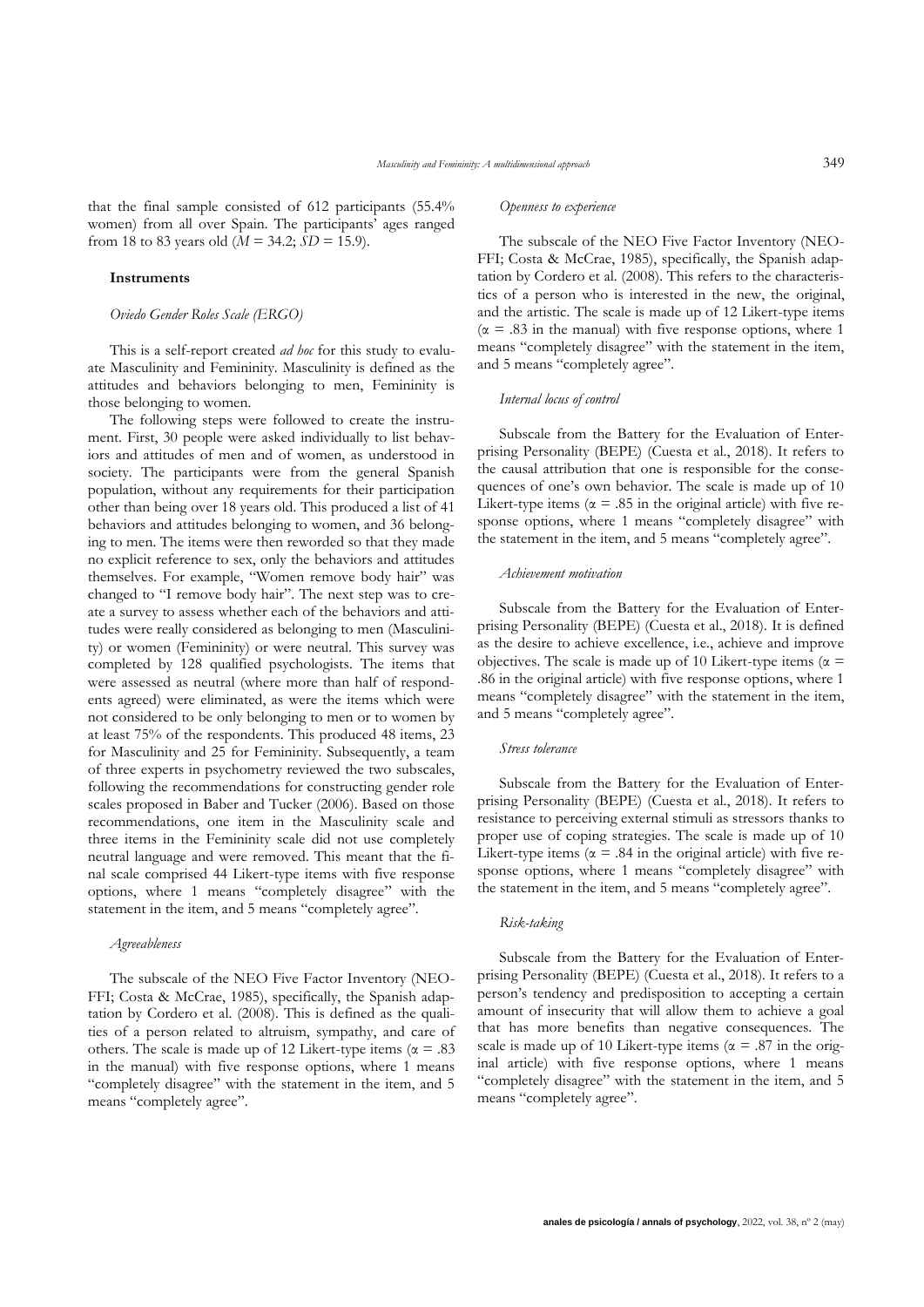#### *Attention scale*

A 9-item scale was used to assess how much attention subjects paid to the statements and instructions and to ensure that responses were not given randomly. Each item had five response options, from 1 to 5, and subjects were asked to choose a specific response ("Please mark option 1").

## **Procedure**

The tests were applied using an online form. The items from the different questionnaires were randomly shuffled, together with the items from the attention control scale, with the condition that no two concurrent items would belong to the same dimension. The sample for the study was obtained through snowball sampling using various social networks.

Before completing the tests, the participants were asked to give their informed consent. Their anonymity was ensured and confidentiality was maintained in compliance with current data protection laws and professional standards (Official College of Psychologists of the Principality of Asturias, 2015; Organic Law 3/2018, of December 5, on the Protection of Personal Data and guarantee of digital rights).

### **Data analysis**

In order to examine the dimensionality of ERGO, an exploratory factorial analysis was performed. Prior to that, the KMO index and Bartlett's statistic were calculated in order to confirm the suitability of the data for factorial analysis. Once that was confirmed, the factorial analysis was performed. An input matrix of polychoric correlations was used. The extraction method was robust weighted least squares with oblique rotation (Promin), as the dimensions of the test were understood to correlate with each other (Ferrando & Lorenzo-Seva, 2014). To determine the appropriate number of factors to extract, optimal implementation of parallel analysis was used (Timmerman & Lorenzo-Seva, 2011). Iteratively, items which demonstrated factor loading greater than 0.3 in more than one factor were eliminated, given that items with mixed loading do not contribute to the definition of a specific factor (Fabrigar & Wegener, 2012). Two indices of fit were used to confirm the fit to the data (Hu & Bentler, 1999): CFI, which should be greater than .900, and RMSR, which should be less than 0.080 in order for the fit to be considered good (Hoyle, 2012). Finally, the percentage of the total variance explained by the factors was calculated.

The discrimination index for the items in ERGO was calculated using the partial item-test correlation coefficient, removing the influence of the first. Any item with an index

below 0.3 was removed (Hernández et al., 2016). The reliability of the instruments was estimated using Cronbach's alpha coefficient.

The AVE coefficient was used to assess evidence of divergent and convergent validity between the test subscales (Fornell & Larcker, 1981; Hair et al., 2009). When the AVE index of a scale has a value greater than 0.5, it can be considered evidence of convergent validity between scales. Also, when the squared correlation between two scales is less than the AVE indices of both scales, it can be taken as evidence of divergent validity between scales for both.

Differences in ERGO scores and personality variables as a function of sex was analyzed using successive ANOVAS, applying Bonferroni correction. Effect size was calculated using partial eta squared, with values between .010 and .039 considered small, .040 to .110 considered moderate, and between .111 and .200 considered large (Lenhard & Lenhard, 2016). ANOVAs were chosen rather than the Student t test in order to be able to compare the results with the subsequent analysis of covariance. To examine the influence of Masculinity and Femininity on those variables in which a sex-based difference was observed, successive ANCOVAs were performed applying Bonferroni correction, controlling for the scores of one or more of the ERGO scales.

The data were analyzed using IBM SPSS (Version 24) and FACTOR software (Version 10.10.02) (Lorenzo-Seva & Ferrando, 2020), using 95% confidence levels in each analysis.

## **Results**

First, the suitability of the data for factorial analysis was checked. Both Bartlett's statistic and the KMO indicated that the data was suitable (Bartlett's statistic  $= p < 0.01$ ; KMO  $=$ .79). The Parallel Analysis suggested a factor structure with three dimensions. On analyzing which items loaded on each of the factors, the structure was confirmed to be consistent with the multidimensional theory (Choi & Fuqua, 2003). A total of 28 items were removed iteratively (Fabrigar & Wegener, 2012) based on the criteria for item elimination (loading on more than one factor). The ERGO was reduced to 16 items, and the exploratory factorial analysis indicated a good fit to a three-dimensional structure (CFI =  $0.961$ ; RMSR = 0.041) (Hoyle, 2012), explaining 54.54% of the variance.

Table 1 presents the factor loadings. The items that load on the Socio-emotional factor refer to interpersonal relationships and emotional expression; in the Comparison factor, they refer to comparison between the sexes and the division of responsibilities in a couple; and in the Aggressiveness factor, they refer to enjoying verbal and visual aggression.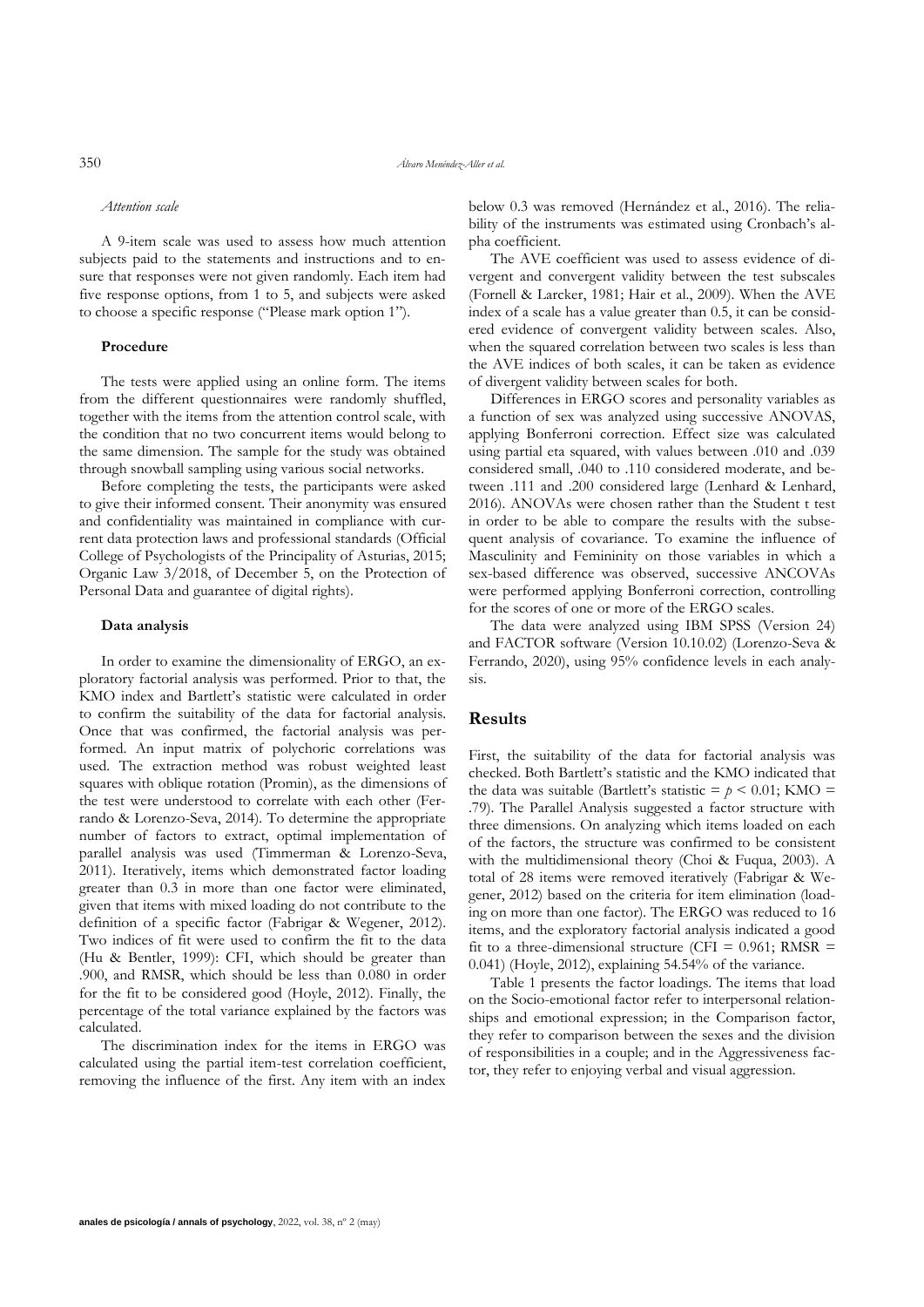#### **Table 1**

*Factor loadings of the ERGO's items*

| Item                                                 | Social-emotional | Comparison | Aggressiveness |
|------------------------------------------------------|------------------|------------|----------------|
| Soy una persona delicada                             | .546             |            |                |
| Soy sensible                                         | .807             |            |                |
| Siento que dependo emocionalmente de los demás       | .487             |            |                |
| Me gusta cuidar de los demás                         | .498             |            |                |
| Me dejo llevar por mis emociones                     | .631             |            |                |
| Soy una persona romántica                            | .594             |            |                |
| Siento que debo ser yo quien invite en una relación  |                  | .745       |                |
| Siento que debo ser yo quien proteja a mi pareja     |                  | .705       |                |
| Habitualmente cedo el paso a las personas de otro    |                  | .648       |                |
| sexo                                                 |                  |            |                |
| Como más que las personas del otro sexo              |                  | .477       |                |
| Siento que debo ser yo quien de los primeros pasos   |                  | .678       |                |
| en una relación                                      |                  |            |                |
| Si tuviera una pareja, (o con mi pareja actual) creo |                  |            |                |
| que debería ser yo quien se ocupe de hacer los tra-  |                  | .754       |                |
| bajos que impliquen el uso de la fuerza              |                  |            |                |
| Suelo decir tacos                                    |                  |            | .893           |
| Juego a videojuegos                                  |                  |            | .515           |
| Disfruto observando contenidos violentos             |                  |            | .473           |
| Utilizo insultos de forma amistosa                   |                  |            | .960           |

It is worth noting that during the process of creating the scale, the items making up the Socio-emotional factor were mostly assessed by the experts as belonging to traditionally feminine roles (Femininity). The items making up the Comparison and Aggressiveness factors were mostly assessed as belonging to traditionally masculine roles (Masculinity).

Table 2 gives the correlation coefficients between factors. Note that the Comparison and Aggressiveness factors (related to Masculinity) correlate positively with each other and negatively with the Socio-emotional scale (related to Femininity).

#### **Table 2**

*Interfactorial correlation matrix*

|                  | Social-emotional Comparison Aggressiveness |         |       |
|------------------|--------------------------------------------|---------|-------|
| Social-emotional |                                            | $-.220$ | -.284 |
| Comparison       |                                            |         | .456  |
| Aggressiveness   |                                            |         |       |

In terms of discrimination, all of the items exhibited indices greater than .30, ranging from .630 to .705 (Socio-emotional), from .721 to .771 (Comparison), and from .571 to .703 (Aggressiveness).

## **Table 3**

| Cronbach's alpha of the used instruments |                  |  |
|------------------------------------------|------------------|--|
| Instruments                              | Cronbach's alpha |  |
| Social-emotional                         | .75              |  |
| Comparison                               | .81              |  |
| Aggressiveness                           | .77              |  |
| Agreeableness                            | .89              |  |
| Openness to Experience                   | .89              |  |
| Internal Locus of Control                | .94              |  |
| Achievement Motivation                   | .95              |  |
| <b>Stress Tolerance</b>                  | .91              |  |
| Risk-taking                              | .96              |  |

Table 3 shows the reliability coefficients for the ERGO subscales. All of the coefficients indicate good reliability (over .70) or excellent reliability (over .80) according to the revised standards from Hernández et al. (2016). The lowest alpha coefficient was for the Socio-emotional scale ( $\alpha$  = .75).

To assess divergent and convergent validity, the AVE coefficient (Fornell & Larcker, 1981; Hair et al., 2009) was calculated for the Socio-emotional (AVE = 0.36), Comparison (AVE = 0.43), and Aggressiveness ( $AVE = 0.48$ ) scales. Although the values were close to 0.5, none were greater. The squared correlations between the ERGO scales were lower than the AVE indices for each scale, which indicates evidence in favor of divergent validity between the test scales.

To analyze the differences in ERGO scores and personality variables as a function of sex, successive ANOVAs were performed applying Bonferroni correction. There is considered to be a statistically significant difference when *p* is found to be less than .005.

In the ERGO subscales, statistically significant differences were found in the Socio-emotional scale ( $p < .001$ ), with a moderate effect size ( $\eta^2$  = .108), as well as in the Comparison ( $p < .001$ ) and Aggressiveness ( $p < .001$ ) scales, with large effect sizes ( $\eta^2 = .324$ ) and  $\eta^2$  = .147, respectively) (Lenhard & Lenhard, 2016). Looking at the means, women scored higher in the Socio-emotional scale, whereas men scored higher in the Comparison and Aggressiveness scales

With regard to the personality variables, statistically significant differences were found in the scales of Stress Tolerance  $(p < .001)$ , with a moderate effect size ( $\eta$ <sup>2</sup> = .067), along with the Agreeableness (*p* < .001) and Achievement Motivation (*p* < .001) scales, with small effect sizes ( $\eta$ <sup>2</sup> = .035 and  $\eta$ <sup>2</sup> = .020, respectively). Looking at the means, women scored higher in Agreeableness and Achievement Motivation, while men scored higher in Stress Tolerance.

The next step was to examine the influence of Masculinity and Femininity on the differences found in Agreeableness, Stress Tolerance, and Achievement Motivation as a function of sex. To do that, one or more of the ERGO scales were controlled for via successive ANCOVAs applying Bonferroni correction.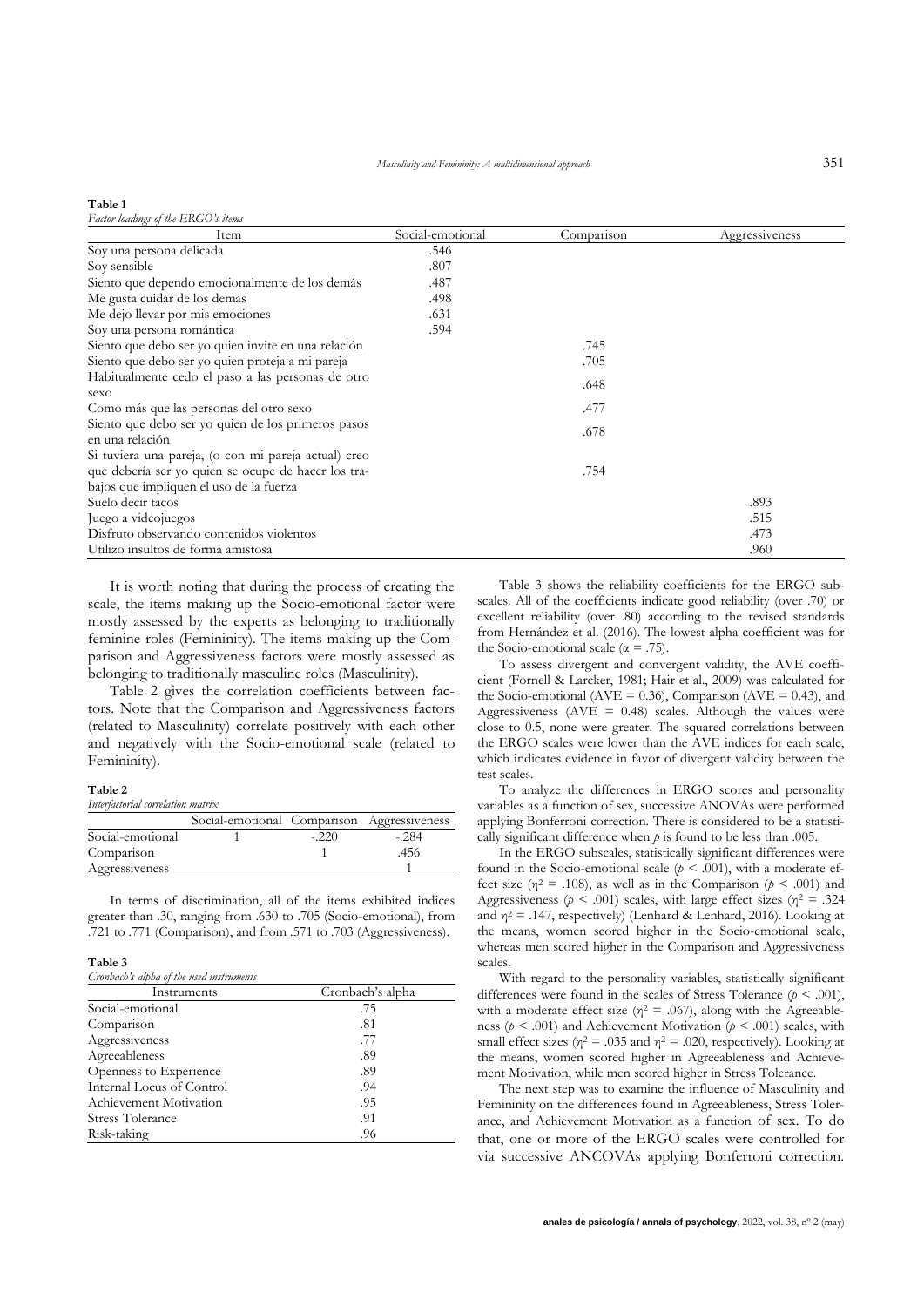There is considered to be a statistically significant difference when  $p$  is found to be less than .016.

The results show that the differences between men and women in Agreeableness disappeared when the scores in Socio-emotional, Comparison, and Aggressiveness factors were controlled for together  $(p = .130)$ . The sex-based differences in Achievement Motivation disappeared when the scores in the Socio-emotional and Aggressiveness scales were controlled for together  $(p = .023)$ . The same occurred with Stress Tolerance  $(p = .460)$  once the scores from the Socioemotional and Comparison scores were controlled for together.

## **Discussion**

The distinction between sex and gender proposed following John Money's work with intersex people (López-Sáez & García-Dauder, 2020; Money et al., 1995) allowed a much deeper analysis of the differences between men and women. It was possible to see that differences which initially were thought to be a product of sex were due to socio-cultural factors, such as Masculinity and Femininity (Pedrosa et al., 2010). The study of these factors has also developed over time from that of a continuum to a bi-dimensional, and even multidimensional idea (Constantinople, 1973; Fernández et al., 2007; Fernández et al., 2014; Fernández, 2011).

The present study produced an instrument to measure the current prevailing gender roles and also examined whether these roles influenced differences in personality that previous researchers have found to be a function of sex.

In terms of psychometric properties, the factorial analysis indicates that ERGO has a good fit to a three-dimensional structure, made up of Socio-emotional, Comparison, and Aggressiveness scales. According to the results of the AVE index, there is suitable evidence of divergent validity between the scales, but there was no evidence of convergent validity. In any case, it is possible to conclude that ERGO is a reliable, valid instrument for the study of gender roles.

If we look at the content of the dimensions making up the test (see Table 1), the Socio-emotional factor can be defined as "behaviors and attitudes related to high emotiveness, warmth, and interpersonal empathy". The items refer to a set of qualities that are closely linked to traditionally feminine gender roles, emotional dependence, care of others, and emotional sensitivity (Ceballo-Fontes & Oramas, 2015). There were statistically significant differences in scores in this scale by sex, with women scoring higher, and a moderate effect size. Hence, the Socio-emotional factor can be considered to be related to Femininity.

The Comparison scale is defined as "social beliefs about the differences between the sexes". The content aligns, in large part, with gentlemanly behavior and so called benevolent sexism (Bria et al, 2020), which is related to a condescending posture towards women, seeing them as weaker and in need of help. The Aggressiveness scale covers "behavior and attitudes related to the enjoyment of violence and verbal aggression". Both the Comparison and Aggressiveness scales deal with qualities related to traditionally masculine roles, a view of women as inferior and a tendency to enjoy violence (Baquerín, 2017). There were statistically significant differences, men scoring higher in both factors, with large effect sizes in both cases. Hence, both factors can be concluded to be related to Masculinity.

In short, ERGO is a multidimensional instrument that, in a similar way to the results from Choi and Fuqua (2003), has one factor related to Femininity and two factors related to Masculinity. The results of the present study agree with previous research that advocates for multidimensional study of Masculinity and Femininity (Choi et al., 2006; Fernández et al., 2014; Fernández, 2011).

Looking at the differences in personality variables as a function of sex, there were statistically significant differences in Stress Tolerance, with a moderate effect size, and in Achievement Motivation, with a small effect size. According to the mean scores, men scored higher in Stress Tolerance and women scored higher in Achievement Motivation. The sex-related differences in Stress Tolerance are in line with the findings from Postigo et al. (2021).

The present study also found statistically significant sexrelated differences in Agreeableness, with a small effect size  $(\eta^2 = .035)$ , but found no differences in Openness to Experience. This second finding differs from previous studies (Pedrosa et al., 2010; Schmitt et al., 2017; Smith et al., 2019).

Nonetheless, the sex-based differences disappeared once the scores in the ERGO scales were controlled for. When the scores in the Socio-emotional, Comparison, and Aggressiveness scales were controlled for, the sex-based differences in Agreeableness disappeared. Similarly, once the scores in Socio-emotional and Comparison scales were controlled for together, the sex-based differences in Stress Tolerances disappeared, and once the differences in Aggressiveness and Socio-Emotional scales were controlled for together, the sex-based differences in Achievement Motivation disappeared.

These results are similar to the findings from Pedrosa et al. (2010), as they show how the differences between men and women are largely controlled by scores in gender roles. The multidimensional approach allows us to understand which aspects of the two concepts, or to put it another way, which gender roles, may be influencing the difference.

Through ERGO, future studies may look more deeply into the influence of gender roles on a wide variety of psychological aspects, such as self-esteem and body image (Agam et al., 2015), ambition (Lopez-Zafra et al., 2021), or the acceptance of benevolent sexism in educational contexts (Bonilla-Algovia, 2021). In addition, future studies may investigate the extent to which Masculinity and Femininity influence variables where differences have been seen between men and women. It is important to underscore that ERGO is a first step in the investigation of the multiple facets making up Masculinity and Femininity, future research may also produce new instruments with more factors.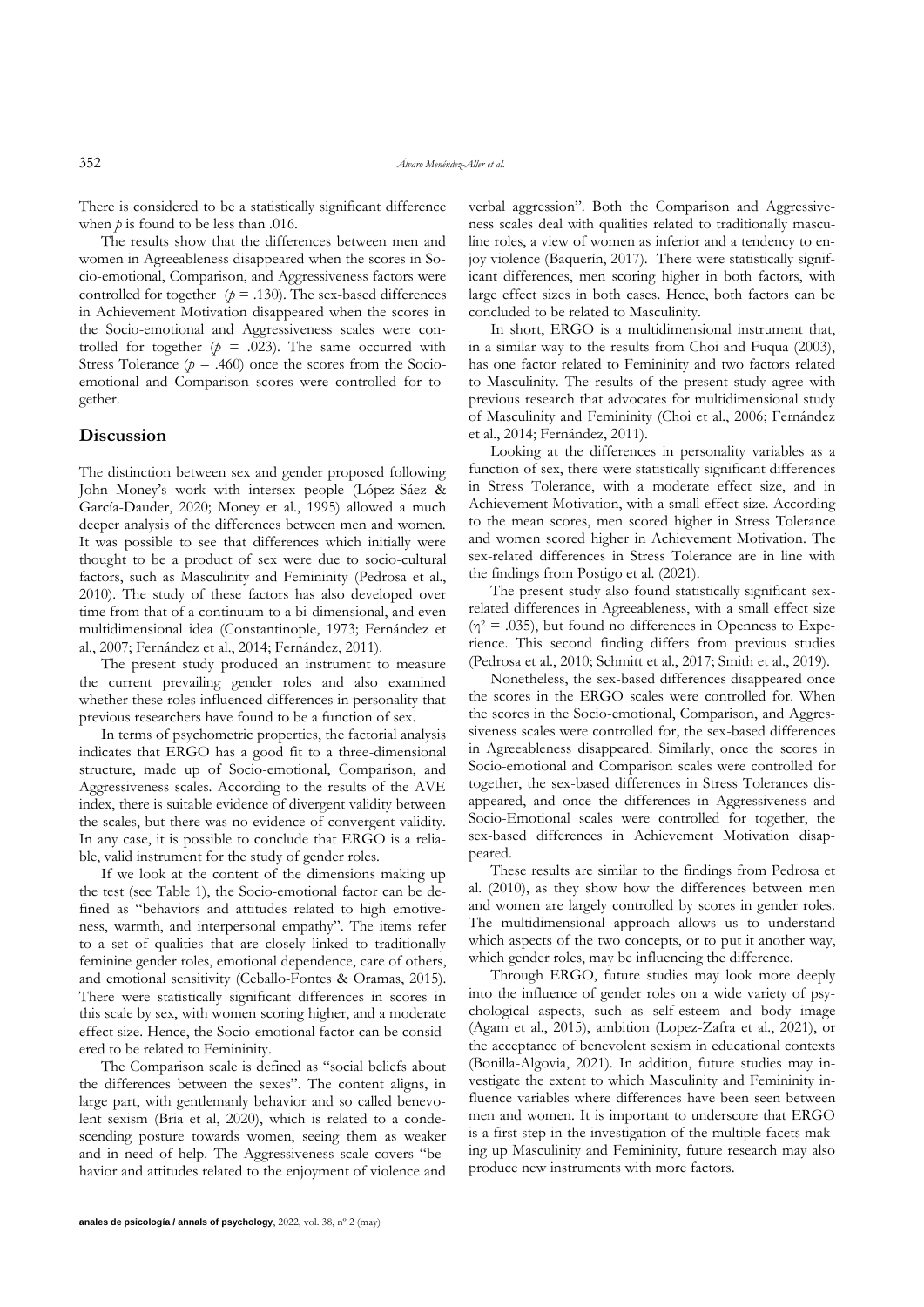Finally, it is important to note the limitations of the present study. The main limitation is due to the imbalanced sample, as it was mainly young people and university students. It is also important to state that the study did not examine any concordance between participants' sex and gender identities, hence it is not possible to determine whether gender identity may have played an important role in the results.

## **Conclusions**

The following conclusions in relation to the objectives established initially can be drawn from the study. ERGO demonstrated a good fit to a three-dimensional structure. The relia-

## **References**

- Agam, R., Tamir, S., y Golan, M. (2015). Gender differences in respect to self-esteem and body image as well as response to adolescent's schoolbased prevention programs. *Journal of Psychology & Clinical Psychiatry*, *2*(5), 1-7. https://doi.org/10.15406/jpcpy.2015.02.00092
- Andrade, C. (2016). Adaptation and factorial validation of the attitudes toward gender roles scale. *Paideía, 26*(63), 7-14. https://doi.org/10.1590/1982-43272663201602
- Araújo, A. M., Assis-Gomes, C. M., Almeida, L. S., y Núñez, J. C. (2019). A latent profile analysis of first-year university students' academic expectations. *Annals of Psychology*, *35*(1), 58-67. https://doi.org/10.6018/analesps.35.1.299351
- Baber, K. M., y Tucker, C. J. (2006). The Social Roles Questionnaire: A new approach to measuring. *Sex Roles, 54*, 459–467. https://doi.org/10.1007/s11199-006-9018-y
- Baquerín, I. S. (2017). *Masculinities, sexuality and gender* [Masculinidades, sexualidad y género] [Acta]. Congreso Internacional de la Red española de Filosofía. Madrid, España
- Bem, S. L. (1974). The measurement of psychological androgyny. *Journal of Consulting* and *Clinical Psychology*, 42(2), 155–162. Psychology, https://doi.org/10.1037/h0036215
- Bonilla-Algovia, E. (2021). Acceptance of ambivalent sexism in trainee teachers in Spain and Latin America countries. *Annals of Psychology*, *37*(2), 253-264. https://doi.org/10.6018/analesps.441791
- Bria, P., Gómez Yepes, T., Etchezahar, E., y Ungaretti, J. (2020). Chivalry as a mediator between authoritarianism and gender roles. *Psicología, Conocimiento y Sociedad, 10*(3), 34-47. https://dx.doi.org/10.26864/pcs.v10.n3.3
- Ceballo-Fontes, M., y Oramas, M. J. (2015). Traditional gender roles and type C personality in breast-cancer diagnosed women [Roles de género tradicionales y personalidad tipo c en mujeres con diagnóstico de cáncer de mama]. *Ciencia ergo sum*, *23*(3), 229-238.
- Choi, N., Fuqua, D.R., y Newman, J.L. (2006). Hierarchical confirmatory factor analysis of the Bem Sex Role Inventory. *Educational and Psychological Measurement, 67*, 818-832. https://doi.org/10.1177/0013164406299106
- Choi, N., y Fuqua, D. R. (2003). The structure of the Bem Sex Role Inventory: A summary report of 23 validation studies. *Educational and Psychological Measurement*, *63*(5), 872– 887. https://doi.org/10.1177/0013164403258235
- Constantinople, A. (1973). Masculinity-femininity: An exception to a fa-<br>mous dictum? Psychological Bulletin, 80(5), 389-407. mous dictum? *Psychological Bulletin, 80*(5), 389-407. https://doi.org/10.1177/0959-353505057611
- Cordero, A., Pamos, A., y Seisdedos, N. (2008). *NEO PI-R, Personality Inventory NEO Revised* [NEO PI-R, Inventario de Personalidad NEO Revisado]. TEA Ediciones.
- Costa, P. T., y McCrae, R. R. (1985). The NEO personality inventory. *Journal of Career Assessment, 3*(2), 123-139.
- Cuesta, M., Suárez-Álvarez, J., Lozano, L., García-Cueto, E., y Muñiz, J. (2018). Assessment of eight entrepreneurial personality dimensions: Va-

bility of the ERGO scales was good ( $\alpha$  > .70 in all three scales). The discrimination indices of the ERGO scale items were over .3. The ERGO scales exhibited adequate evidence of divergent validity between scales but did not show evidence of convergent validity. When the scores in the ERGO scales were controlled for, the sex-based differences in Achievement Motivation, Stress Tolerance, and Agreeableness changed.

**Conflict of interest:** The authors of this article declare no conflict of interest.

**Financial support.-** No funding.

lidity evidence of the BEPE battery. *Frontiers in Psychology*, *9*, 1-10. https://doi.org/10.3389/fpsyg.2018.02352.

- Eagly, A. H., Nater, C., Miller, D. I., Kaufmann, M., y Sczesny, S. (2020). Gender stereotypes have changed: A cross-temporal meta-analysis of U.S. public opinion polls from 1946 to 2018. *American Psychologist, 75*(3), 301-315. https://doi.org/10.1037/amp0000494
- Fabrigar, L. R., & Wegener, D. T. (2012). *Exploratory factor analysis.* Oxford University Press.
- Fernández, J. (2011). A century of masculinity and femininity research: A critical review [Un siglo de investigaciones sobre masculinidad y feminidad: Una revisión crítica]. *Psicothema*, *23*(2), 167-172.
- Fernández, J., Quiroga, A., Escorial, S., y Privado, J. (2014). Explicit and implicit assessment of gender roles. *Psicothema*, *26*(2), 244-251. https://doi.org/10.7334/psicothema2013.219
- Fernández, J., Quiroga, M. A., del Olmo, I., y Rodríguez, A. (2007). Masculinity and femininity scales: state of the art [Escalas de masculinidad y feminidad: Estado actual de la cuestión]. *Psicothema*, *19*(3), 357-365.
- Ferradás, M.-del-M., Freire, C., Rodríguez-Martínez, S., y Piñeiro-Aguín, I. (2018). Profiles of self-handicapping and self-esteem, and its relationship with achievement goals. *Annals of Psychology*, *34*(3), 545-554. https://doi.org/10.6018/analesps.34.3.319781
- Ferrando, P. J., y Lorenzo-Seva, U. (2014). Exploratory Item Factor Analysis: Some additional considerations. *Anales de Psicología, 30*(3), 1170- 1175. https://doi.org/10.6018/analesps.30.3.199991
- Fornell, C., y Larcker, D. F. (1981). Evaluating structural equation models with unobservable variables and measurement error. *Journal of Marketing Research 18*, 30–50. https://doi.org/10.2307/3151312
- Furnham, A., y Treglown, L. (2021). Sex differences in personality scores on six scales: Many significant, but mostly small, differences. *Current Psychology*, 1-11. https://doi.org/10.1007/s12144-021-01675-x
- García-Cueto, E., Rodríguez-Díaz, F. J., Bringas-Molleda, C., López-Cepero, J., Paíno-Quesada, S., y Rodríguez-Franco, L. (2015). Development of the gender role attitudes scale (GRAS) amongst young spanish people. *International Journal of Clinical and Health Psychology*, *15*(1), 61- 68. https://doi.org/10.1016/j.ijchp.2014.10.004
- Haig, D. (2004). The inexorable rise of gender and the decline of sex: Social change in academic titles, 1945–2001. *Archives of Sexual Behavior*, *33*(2), 87-86. https://doi.org/10.1023/B:ASEB.0000014323.56281.0d
- Hair, J. F., Black, W. C., Babin, B. J., y Anderson, R. E. (2009). *Multivariate Data Analysis* (7th ed.). Prentice Hall.
- Hernández, A., Ponsoda, V., Muñiz, J., Prieto, G., y Elosua, P. (2016). Review of the model to assess the quality of the tests used in Spain [Revisión del modelo para evaluar la calidad de los tests utilizados en España]. *Papeles del Psicologo*, *37*(3), 192–197.
- Hoyle, R. H. (Ed.). (2012). *Handbook of structural equation modeling*. Guilford press.
- Hu, L.-t., y Bentler, P. M. (1999). Cutoff criteria for fit indexes in covariance structure analysis: Conventional criteria versus new alterna-<br>tives Structural Equation Modelino 6(1). 1– tives. *Structural Equation Modeling, 6*(1), 1– 55. https://doi.org/10.1080/10705519909540118